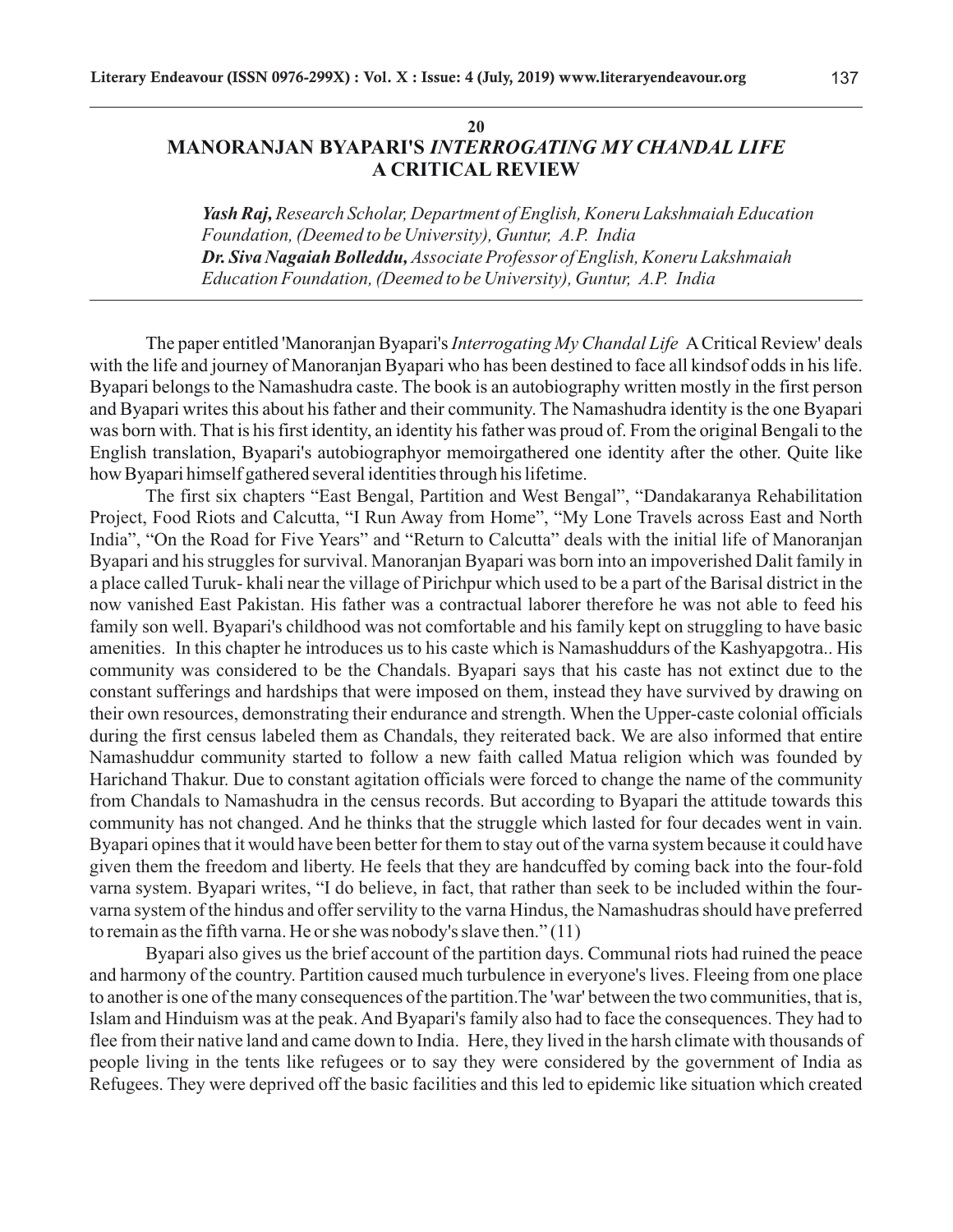havoc.

The Dandakaranya Rehabilitation Scheme provided these low caste refugees some hope. Areas under this scheme was largely barren lands of Bastar, the least developed of the seven divisions of the state that is today called Chhattisgarh, and Malkangiri, a similarly undeveloped area of the state of Odisha, were brought together under the Dandakaranya Project. Refugees were asked to go to Dandakaranya, a place in Chhattisgarh by the Indian government. People were reluctant to go under the influence of cunning leader from a communist party who tried to use the helplessness of the people and tried to enrage them by instilling bad image of the government by stating that they are part of Bengal and no one should leave Bengal. He writes, "Do not agree to go to Dandakaranya. Why should you gofi You are from Bengal! And it is in Bengal that you will stay! I will go to Delhi. I will fight for you. I will tell them that they cannot send Bengalis outside Bengal. We are with you. Do not lose heart." (25) The consequence was that government gave them 7 days of time to rehabilitate to Dandakaranya. To this communist leader tried to gather all the refugees and made them ready to protest against the government. The hunger strike did not pave the way for them. . The second phase was to immobilize all the things in the state by carrying out the procession. As a result section 144 was imposed in the city leading to mass destruction. It seemed that a battle was initiated between the refugees and government. When everything failed to bring government to their knees, people started to get scattered. His father tried to sell firewood and would do different things to run a family of seven members. But it was not enough. Hunger was taking toll on every member of the family. It was getting tough for me and Manoranjan Byapari decided to move out and do some work. Byapari writes, "I was growing and, with it, was growing my hunger. I could not bear the pangs of that hunger. My eyes would dim, my guts would feel as if they were being torn apart and my legs would tremble"(30). In a village Manoranjan Byapari took the work of a goatherd. This work fetched him what he was looking for, that is, two meals a day which Byapari was looking for.

After some time, Byapari returned to his family and we decided to shift our base to Dolata Camp to meet our family requirements. This camp was close to the city Calcutta. Manoranjan Byapari and his family expected that they will have good opportunities in the city. But, life had different plans for his family. It was the beginning of the ill-famed 1960s decade when rural Bengal was creeping towards a deadly food shortage due to famine. The decade witnessed a traumatic picture of deprivation all across rural and urban Bengal. The next thing which was important apart from food was shelter, and this chapter portrays horrific and inhumane behaviour of the upper caste. Lower caste people were not allowed to take claim of the empty land such as Bijoygarh. There was no sympathy for the people of the lower castes. Byapari writes, "I decided to run away. I thought that I would have a better life than my other family members not realising that the world is possessed with harsh brutality. I wanted to run away from all the problems that I was facing as a child, the problems of hunger, shelter, poverty etc. I set out to find my destiny. My heart was crying for the family I was leaving behind. I had no idea what would happen to them but I knew that if I stayed on here, I would die with them."(38)

Byapari was laying down on one of the benches at the railway platform when suddenly a stranger's voice woke him up. The man enquired him that where Byapari was going fi Byapari did not know the answer of this question. All he knew was that he wanted to get away from the hunger. The man was doctor by profession and asked Byapari to come and stay with him. He asked Byapari to look after some cows and he would provide me the food. The first time Byapari witnessed the ugly side of his caste faith, which is Hinduism. Byapari belongs to Hindu caste and wants to portray the inner reality of his caste where a person from the same caste is humiliated because he belongs from a lower sub caste of Hinduism. The plate in which Manoranjan Byapari used to take his food was twisted one and the lady of the house would let fall the rice and vegetables from a considerable height so as to evade my polluting touch. Manoranjan Byapari was asked to sleep outside the courtyard.

## **Literary Endeavour (ISSN 0976-299X) : Vol. X : Issue: 4 (July, 2019)**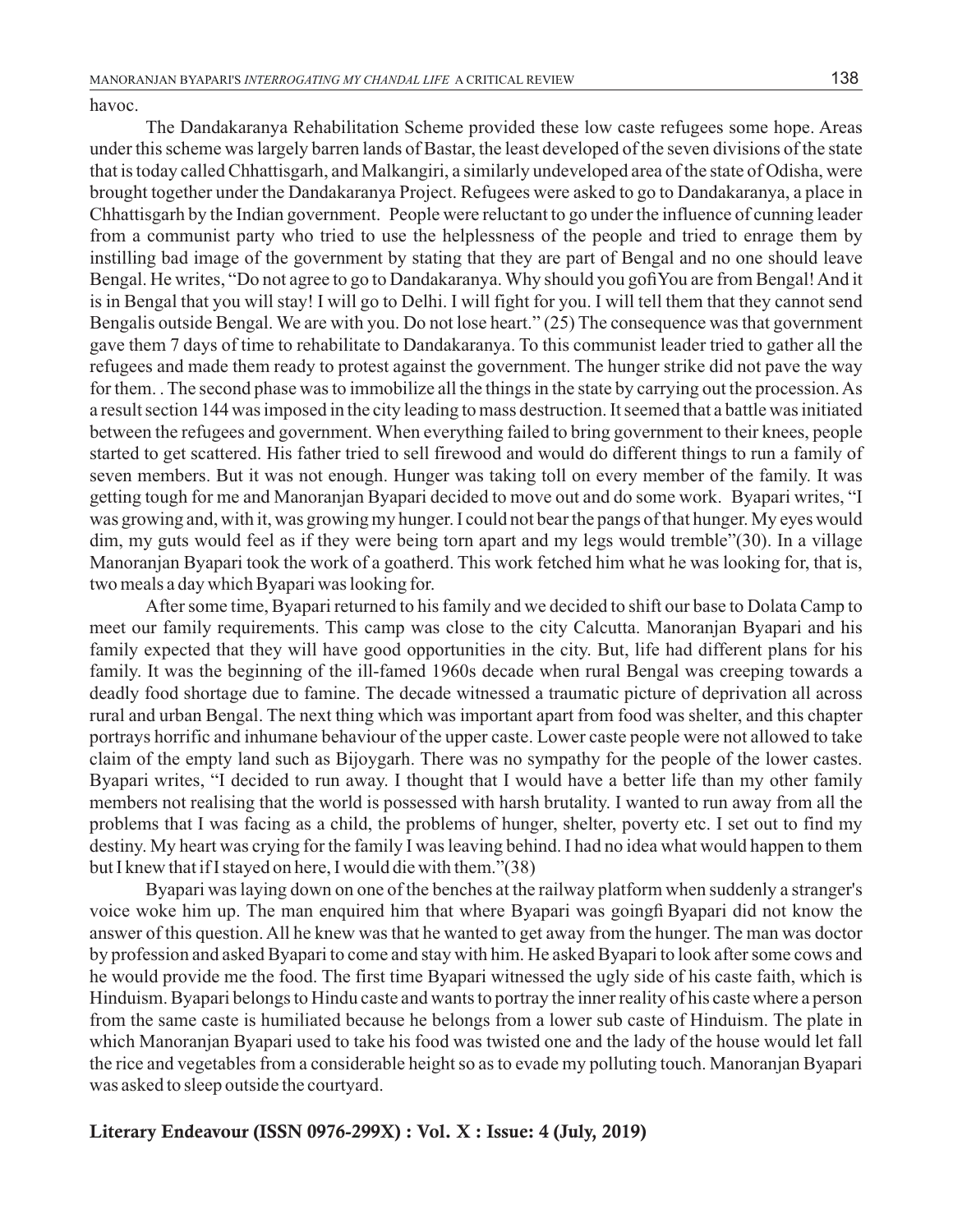Doctor tried to have a good relationship with the Muslims as they dominated the area. Doctor thought that at the time of communal riots which was very much inevitable seeing the condition of the country he would be saved. But all the flattering went in vain. Doctor's wife did not like Muslims and one day after the feast, started to shout and spoke bad about the Islam. This infuriated the Muslims, and doctor's house was vandalized.

Manoranjan Byapari came to Jadavpur, and he got a work at the tea stall with the monthly salary of 10 rupees. After that Byapari did many jobs roaming in the city like a nomad. When Manoranjan Byapari was working for his master at Park Circus he experienced a horrible incident. Communal riot was at the peak and Byapari was walking through a desolate area of the city. He was surrounded by three men who wanted to know his religion. Byapari mustered his courage and successfully knocked one down, remaining two fled away from the scene. The fear of getting killed enveloped Manoranjan Byapari. He started to run to save his life.

Byapari was now on Howrah Bridge after many twists and turns of fate. He was a murderer who was running from one place to another to save his life. But alas! Byapari was 'caught' by a policeman near Howrah Bridge. He thought that he has been caught but it was not the case. Policeman was concerned about Byapari. Byapari informed policeman that he wants to do any job which would fetch him two times meal and a shelter. Policeman helped the writer to join in the police mess. The mess owner was a Brahmin by caste and used to impose himself on Byapari. One night, the mess owner Amulya Thakur asked Byapari to massage his penis by keeping the same on his palm. He obliged to do the same but situation worsened when he asked Byapari to have anal sex with him. This infuriated Manoranjan Byapari and this time he did not oblige to his master's orders. Finally, Byapari had to leave the place and once again he was on the street of Calcutta.

The next thing that crossed Byapari's mind was that he wanted to go to Assam. Manoranjan Byapari has learnt that life in Assam is good and there lies number of opportunities which can have him in a good space in terms of his livelihood. But the life in Assam was not like bed full of roses. Byapari experienced tough time in Assam running helter skelter for food and proper place to live.

Finally, Byapari thought of trying his luck in the northern part of the country. He boarded a train to Lucknow, the capital city of Uttar Pradesh state. At Lucknow station Manoranjan Byapari met a policeman who wanted him to accompany him to his staff quarters. Everything was going fine for the Byapari until one day when policeman raped him. Byapari was not surprised but the pain that he underwent shook him from within. Byapari was witnessing the harsh reality of the world which he never expected. This infuriated the writer once again, and he wanted to seek revenge. The animalistic behaviour of policeman mirrors the realities of the society in which writer was living in.

Another incident made Manoranjan Byapari realize that powerless people are at the mercy of the powerful system. Byapari did not have his share of hard work when he was denied of his salary from his master. Master engaged Byapari in an illegal activity, and used to give bribe to the policeman. The orders of the policeman were that the salary will not be handed over to Byapari instead the same would be handed over to the policeman itself. The constant urging and requesting did not pave the way for Manoranjan Byapari to get back his salary. He was left bare handed.

After spending five years out of his native place Bengal Byapari decided to return to his place. All these years of hard work and painful stay in different parts of the country did not fetch Byapari anything. He left his place five years ago with empty-handed and returned home empty-handed. When Manoranjan Byapari returned he heard about a movement which was taking its baby steps. The movement was led by the peasant class and its genesis was Naxalbari village. Byapari writes "I had heard the name of the Naxalbari village and the rumblings of a movement spearheaded by peasants, field labourers and adivasis who had declared war against the eternal oppression they had faced" (103).

## **Literary Endeavour (ISSN 0976-299X) : Vol. X : Issue: 4 (July, 2019)**